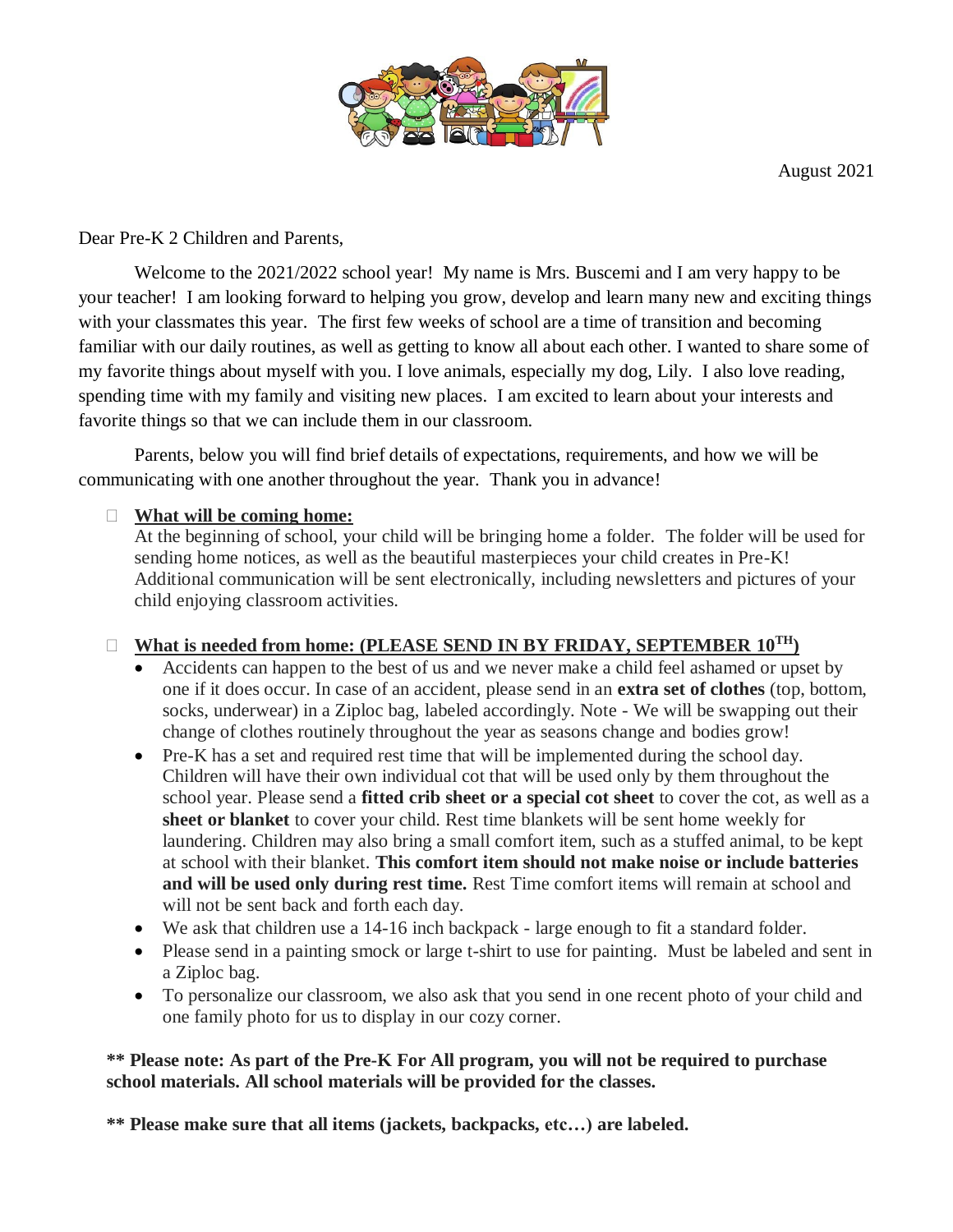#### **Breakfast/Lunch:**

Pre-K For All provides each child with breakfast and lunch. Breakfast and lunch menus will be distributed as they are received, generally once per month. Children eat in small groups in the classroom and not in the cafeteria.

#### **School Uniform:**

Since our program is Pre-K For All, a Divine Wisdom Catholic Academy school uniform is not mandated, so clothes they can manage easily are the best choices! For safety reasons, sneakers are always recommended as we visit the playground each day during recess. Sneakers are required on days your child's class will visit the Gym.

#### **Parent-Teacher Orientation:**

Orientation information about the Pre-K For All Program will be communicated mid to late August when we receive clear directives from the state. The orientation will be held virtually via zoom and take place in the evening around 6:30pm.

## **First Day(s) of School:**

## **WEDNESDAY, SEPTEMBER 8 TH, 2021 SCHOOL BEGINS!**

- o From **8:35-9:35am**, families whose last names begin with letters **A-L**
- o From **10:05-11:05am**, families whose last names begin with letters **M-Z**

## **THURSDAY, SEPTEMBER 9 TH, 2021**

o **8:35-10:35am** (All Students)

## **FRIDAY, SEPTEMBER 10TH, 2021**

- o **8:35am-11:35am** (All Students)
- o Breakfast will be served

#### **Arrival/Dismissal Procedure:**

- Students are to be dropped off and picked up at the entrance located on Alameda Avenue under the portico. **Please note doors will be labeled.**
- We will begin our normal schedule starting on **Monday**, September 13<sup>th</sup>. The school day begins at **8:00 am.**
- Dismissal will also take place promptly at **2:20 pm** every day. Children will be released one at a time as authorized adults wait for children outside the doors. For safety reasons, identification will be required if you are an unfamiliar face.
- **\*\*You must inform us if your child will be picked up by another family member or friend, as we cannot dismiss them if the school or teacher is not notified by the guardian of this change. We understand that during the first few weeks it may be hard to make the separation, but there are a few things that you can do to help ease the transition. It is important to develop a routine that works for you and your child. Always say goodbye and communicate with them when you'll be back. Try to act confident yourself. If you seem anxious and unsure about leaving your child, your child will pick up on that.**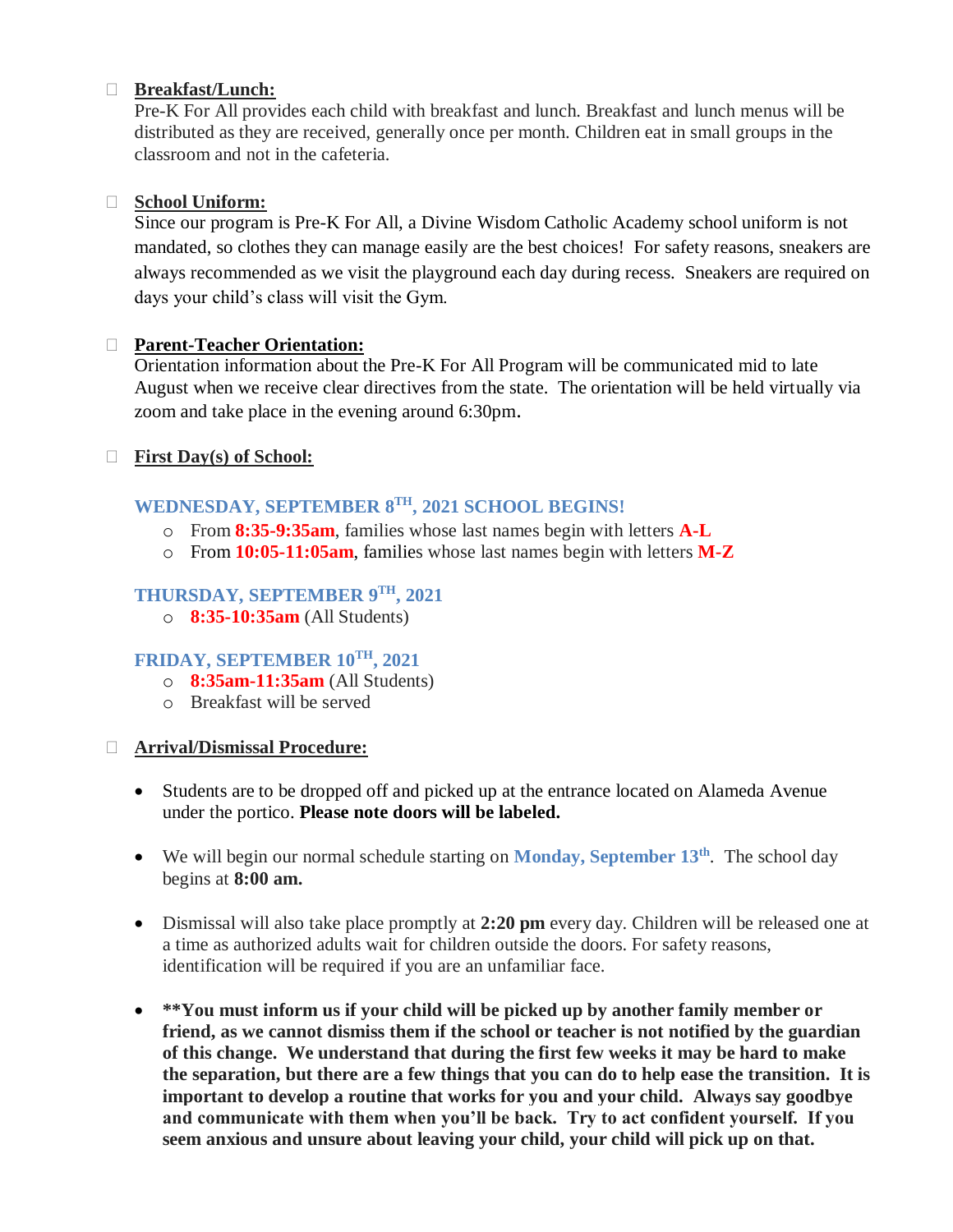#### **Reinforce that you support and feel comfortable with them being here. As always, we are here to support you during this transition.**

Lastly we are attaching a "Getting to Know You" survey to complete and return on the first day of school. This will help us learn about more your child and their interests.

Once again, I want to say how pleased I am that your child will be part of our class. I am excited to meet all the students and families and begin our school year! Enjoy the last days of summer and please do contact me with any questions or concerns. My email address is [cbuscemi@dwcaonline.org.](mailto:cbuscemi@dwcaonline.org)

Looking forward to a year of fun and learning!

Sincerely,

Mrs. Buscemi